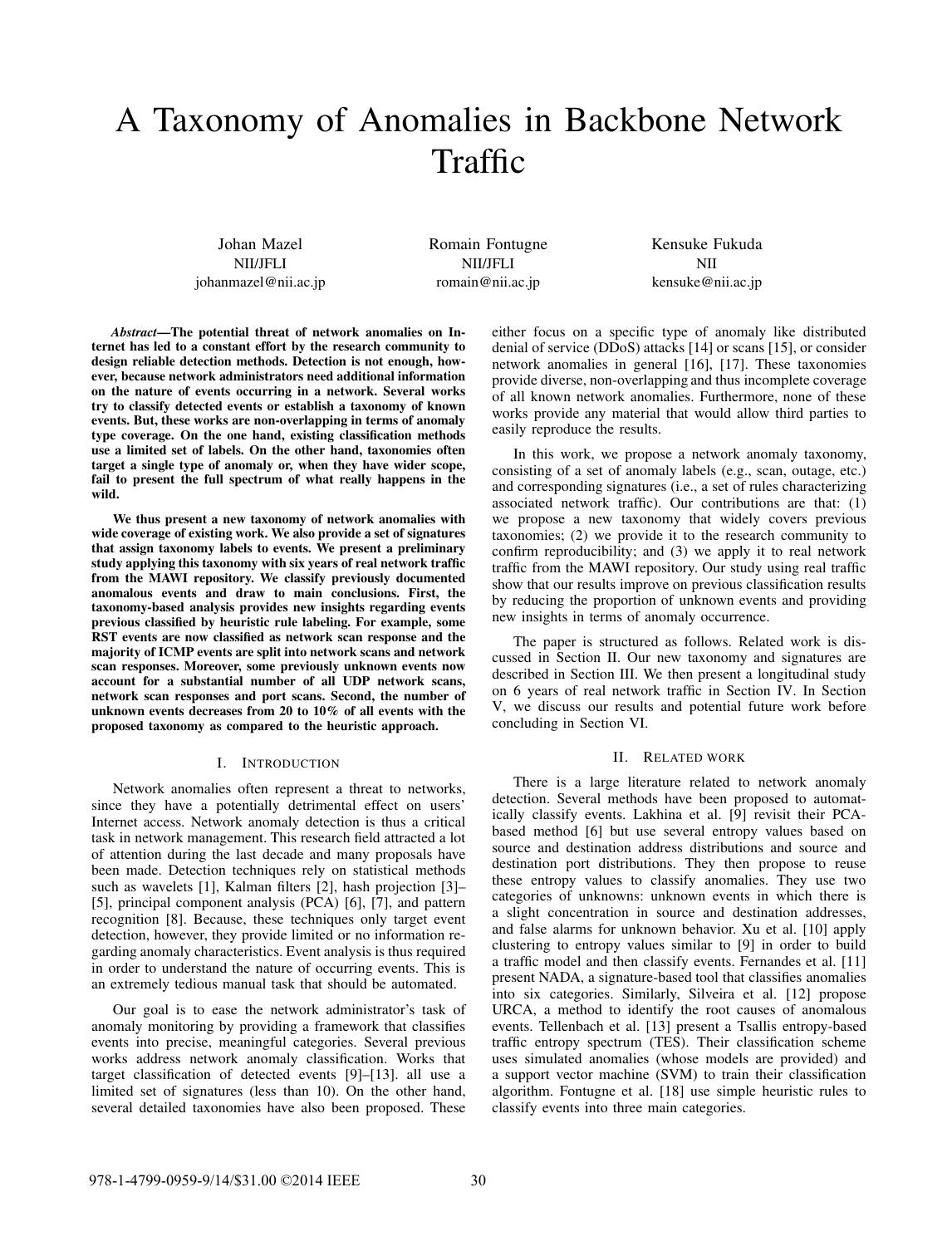

Figure 1. General view of our taxonomy.

Table I. ANOMALY TYPE COVERAGE OF EXISTING WORK (·FOR ANOMALY TYPE, AND ⊙FOR PROVIDED SIGNATURE). THE COVERAGE OF OUR WORK IS NOT COMPLETELY PRESENTED IN THIS TABLE.

|                                 | Classification                     |                            |                     |                       |                  |             |                      | Taxonomy             |                  |                         |               |  |
|---------------------------------|------------------------------------|----------------------------|---------------------|-----------------------|------------------|-------------|----------------------|----------------------|------------------|-------------------------|---------------|--|
|                                 | Entropy<br>$\overline{\mathbb{E}}$ | Entropy/clustering<br>[10] | Signatures<br>$\Xi$ | [12] Graph clustering | [13] Entropy/SVM | 18] MAWILab | [14] Mirkovic        | Brattner<br>$[15]$   | Plonka<br>$[16]$ | CAPEC<br>$\overline{E}$ | Our work      |  |
| Network scan                    | ⊙                                  | ⊙                          | $\odot$             | $_{\odot}$            |                  |             |                      | $\ddot{\phantom{0}}$ | ٠                |                         | $_{\odot}$    |  |
| Distributed network scan        |                                    |                            |                     | $\bullet$             |                  |             |                      |                      |                  | ٠                       | $_{\odot}$    |  |
| Port scan                       | ⊙                                  | ⊙                          | ⊙                   | $\ddot{\phantom{0}}$  | ٠                |             |                      |                      | ۰                |                         | $_{\odot}$    |  |
| DoS                             | ⊙                                  |                            |                     |                       | ۰                |             |                      |                      | ⊙                |                         | $\bar{\circ}$ |  |
| DDoS                            | ⊙                                  |                            | ⊙                   | $\ddot{\phantom{0}}$  | ۰                |             | $\ddot{\phantom{0}}$ |                      | ⊙                | ٠                       | $\odot$       |  |
| DDoS reflection                 |                                    |                            |                     |                       | ۰                |             |                      |                      |                  |                         | $\odot$       |  |
| Attack response                 |                                    |                            | $\odot$             |                       |                  |             |                      |                      |                  |                         | $_{\odot}$    |  |
| Heavy hitter                    | ⊙                                  |                            |                     | $\ddot{\phantom{0}}$  |                  |             |                      |                      |                  |                         | $\odot$       |  |
| Flash crowd                     | ⊙                                  |                            |                     |                       |                  |             |                      |                      |                  |                         |               |  |
| Routing change                  |                                    |                            |                     | ⊙                     |                  |             |                      |                      | ٠                |                         |               |  |
| Outage                          | ⊙                                  |                            |                     | $_{\odot}$            |                  |             |                      |                      |                  |                         | $\odot$       |  |
| Measurement                     |                                    |                            |                     |                       |                  |             |                      |                      | ٠                |                         |               |  |
| Point-multipoint                | $_{\odot}$                         |                            |                     |                       |                  |             |                      |                      |                  |                         | $\odot$       |  |
| Unknown/false alarm or normal   | $\odot$ / $\odot$                  |                            | 10                  | j.                    |                  |             |                      |                      |                  |                         | ⊙/            |  |
| Flag, port, and protocol labels |                                    |                            |                     |                       |                  | $\odot$     |                      |                      |                  |                         |               |  |

Other network anomaly classification approaches have been proposed. Treurniet [19] targets stub network monitoring. That work relies on network traffic's distributed nature analysis and protocol behavior characterization based on a finite state machine. Such behavior analysis requires complete availability of bidirectional flow traffic. Because of asymmetric routing, however, backbone traffic often contains unidirectional flows [20]. This aspect prevents us from applying a similar approach. On the other hand, Brownlee [21] and Glatz et al. [22] aim at analyze one-way traffic in the context of darknet traffic.

There have also been several proposed anomaly taxonomies. Mirkovic et al. [14] propose a classification of DDoS attacks and defense mechanisms according to several criteria (e.g., IP address spoofing, exploited weakness). Barnett et al. [15] present a taxonomy of scanning events, while Plonka et al. [16] present a taxonomy that covers a wide range of anomalies. CAPEC [17] provides an online database for host attack patterns.

Table I summarizes the coverage of previously proposed anomaly classification methods and taxonomies. This summary clearly shows the non-overlapping coverage of these proposals, along with the lack of available rules and signatures.

In addition, few works have been published on longitudinal studies of anomaly occurrence. Borgnat et al. [23] study seven years of traffic and analyze its long range dependency (LRD). They provide an embryonic analysis of anomalies in the MAWI dataset <sup>1</sup>. Allman et al. [24] study 13 years of scanning activity. To our knowledge, those are the only longitudinal studies of network anomaly occurrence in the wild.

### III. TAXONOMY AND SIGNATURES FOR NETWORK ANOMALY CLASSIFICATION

Network anomalies are extremely diverse, since there are many behaviors that should be considered anomalous. These behaviors can be characterized by using criteria on network traffic. Here, we propose an anomaly taxonomy together with associated signatures. The goal is to fully characterize these anomalous behaviors through both the structure of the taxonomy, and the provided signatures.

We first describe the methodology that we followed to create the taxonomy. We then examine the general structure of the taxonomy and the classification process in detail. Finally, we give two signature examples to help the reader understand how signatures are built.

# *A. Methodology*

We build the taxonomy through an iterative process that we bootstrap by applying expert knowledge on network anomalies. We then iteratively refine our anomaly descriptions by carefully examining events that are flagged by detectors but not classified in the taxonomy. Such events are carefully analyzed, and appropriate signatures are built if an interesting and previously uncharacterized behavior is observed.

### *B. General structure*

Figure 1 shows a general view of the structure of our taxonomy. It is separated into two main categories of events: anomalous and normal. Anomalous events comprise denial of service events and scans, while normal events include heavy hitter (also called alpha flows), point-multipoint behaviors, and other kinds of events (outages, tunnels, small point-topoint flows). Some events may be considered either legitimate

<sup>1</sup>http://mawi.wide.ad.jp/mawi/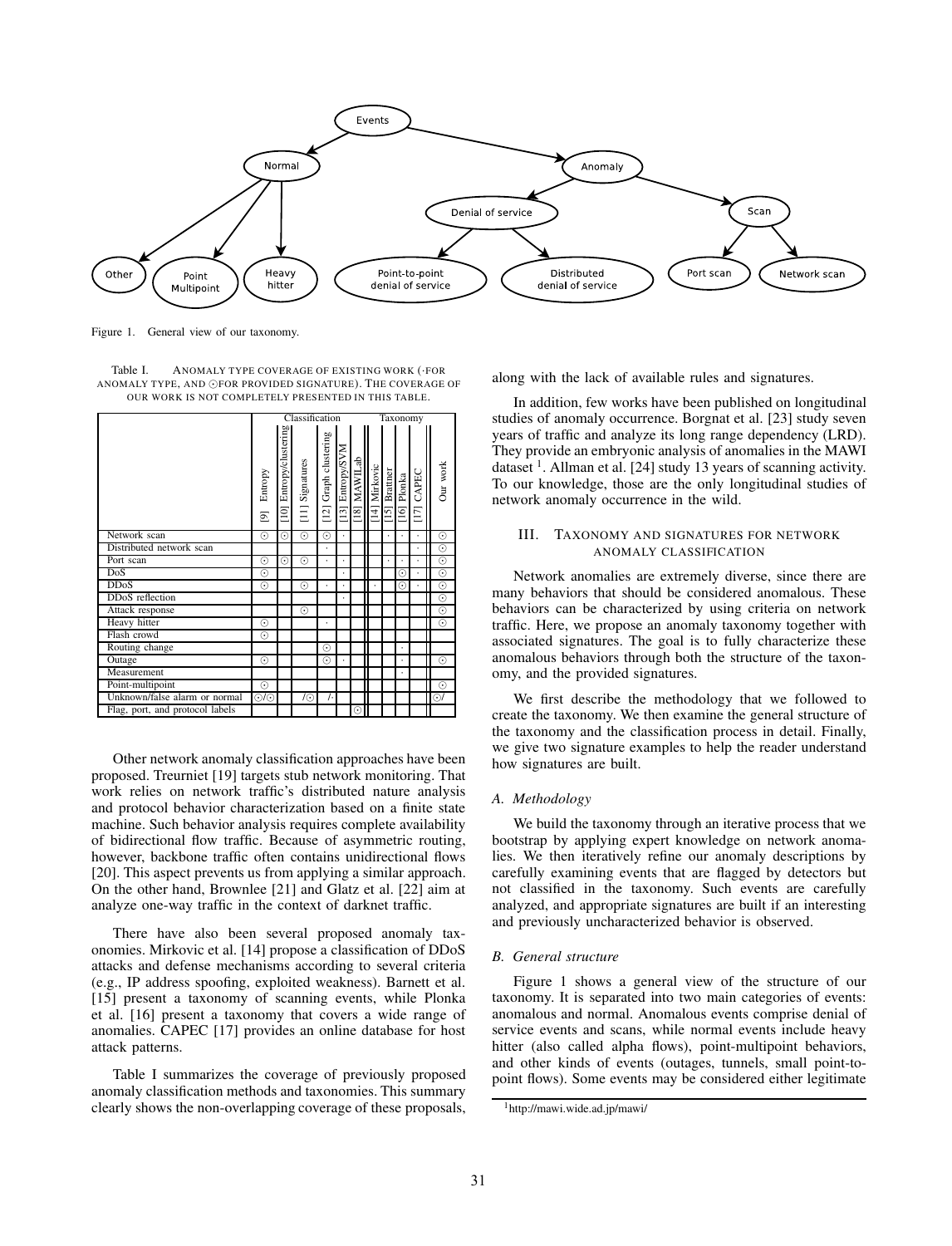or illegitimate depending on the context or event magnitude. For example, scans can be research activities [25] or attack precursors. In this work, we follow a conservative, pessimistic approach that considers scans as anomalies.

The taxonomy is built as a tree in which each node contains an anomaly label. The closer a label is to the root of the tree, the more general it is. Each label *may* be associated with a signature. A signature is a set of rules specifying detailed traffic features representing the nature of an event. We actually use more than 80 different signatures. For lack of space, we do not give them all here but we provide two examples in Section III-E.

Regarding label-signature association, some labels have very broad meanings, and it is thus very difficult or even not possible to define such labels through a traffic pattern description. In this case, a label is not associated with a signature. On the other hand, a label further from the root has a more precise behavior and is accordingly linked to a signature.

# *C. Events labeling and signature matching*

We assign a *single* label to each event. We first try to match an event with a label belonging to the subtree whose root is the node labeled "anomaly" in Figure 1. If there is no match, we repeat this process with the "normal" subtree. If there is still no match, the event is labeled as "unknown". One event can match several signatures inside each of the two subtrees. Since the degree of signature specialization increases with distance from the root (cf. Section III-B), however, signatures that match a single event must be on the same path to the root. We also require that such signatures occur consecutively in the path, in order to avoid potential strange behavior during classification because of a faulty taxonomy. When several signatures match an event, we choose the most specialized one, i.e., the one furthest from the root. This ensures that we always choose the most accurate label.

# *D. Detailed structure*

We next address the structure of the taxonomy in more detail.

*1) Scans:* Scans are events in which hosts want to acquire knowledge about certain targets. We characterize this type of event through two axes representing the scanning pattern and traffic characteristics.

The scanning pattern is determined by the target, which can either be a single machine or several hosts. The first case corresponds to a port scan: one host tries to find open services on a single machine. The probing host will thus send many probe packets to determine whether the target allows connection on a particular port. The second case corresponds to a network scan. This type of scan aims to find either alive hosts or hosts with one or several (usually a small number) of open services or ports. The ultimate goal of this type of event is either to map a network or to identify specific services running or protocol versions (possibly through fingerprinting). In this second case, the attacker will then try to exploit vulnerable machines. We also consider distributed scans, in which several hosts target a great number of machines.

#### Table II. SIGNATURE EXAMPLES (INDENTATION AFFECTS THE EXPRESSION EVALUATION)



Scanning events exploit special traffic characteristics. ICMP probe packets use the ICMP types "echo request", "timestamp request", and "address mask request". TCP scans use many different flags or combinations of flags. SYN is used to initiate a connection. ACK can map a filtered port (filtered ports answer via ICMP, while open or closed ports answer with RST packet). Combinations of no flag and FIN/PUSH/URG flags force TCP to answer with RST when the targeted port is closed [26]. UDP scans do not exhibit special transport protocol patterns. We thus leverage the scanning pattern of a UDP scan where only a small number of packets is sent to each destination.

*2) Scan response:* For each type of scan previously identified, we create an associated label corresponding to its response. This label is actually composed of three elements: a main generic label and two sub-labels. The first sub-label targets ICMP error messages (we only use network/host unreachable and prohibited types but plan to add others such as time exceeded, redirect and source quench) that answer a scan. In this case, we assume that the scan is mostly unsuccessful. The second sub-label corresponds to scans that mostly work, i.e. a majority of targets answer the scan. The generic label targets scans that are more successful than those captured by the first sub-label but less successful those corresponding to the second sub-label.

*3) Denial of service:* This label characterizes denial of services attacks. We target both point-to-point and distributed denial of service. We use header information, such as the SYN flag and ICMP type, to identify DDoS. We identify UDP DDoS as massive UDP traffic toward a single host and port, where the mean packet size is above a threshold. This allows us to isolate anomalous behavior from legitimate UDP traffic exhibiting a communication pattern similar to that of DDoS (such as DNS traffic).

*4) Normal:* Normal events are subdivided into three sublabels. Heavy hitters correspond to point-to-point traffic with more than 1000 packets. Point-multipoint events represent server traffic, i.e. point to multipoint for a source server or multipoint to point for a destination server. Finally, "other" events include ICMP errors (outages, expired time-to-live,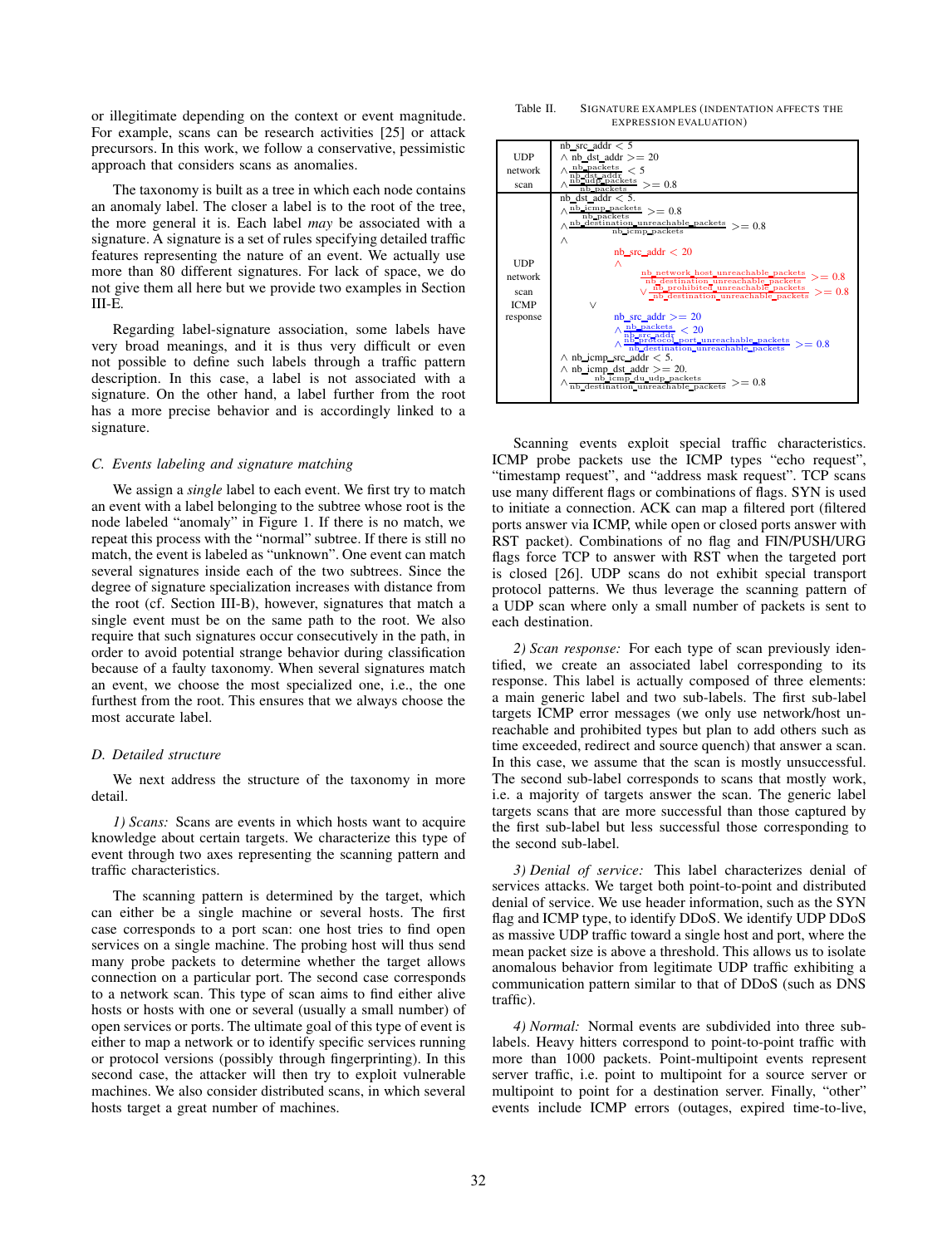Table III. HEURISTIC RULES FOR LABELING TRAFFIC, CORRESPONDING TO A SET OF ALARMS, IN THREE CATEGORIES ("ATTACK", "SPECIAL", AND "UNKNOWN"). THESE RULES ORIGINATE FROM ANOMALIES PREVIOUSLY REPORTED [4], [18] AND MANUAL INSPECTION OF MAWI.

| Label   | Category           | Details                                                                                               |
|---------|--------------------|-------------------------------------------------------------------------------------------------------|
| Attack  | Sasser worm        | Traffic on ports 1023/tcp, 5554/tcp<br>or 9898/tcp                                                    |
| Attack  | <b>NetBIOS</b>     | Traffic on ports 137/udp or 139/tcp                                                                   |
| Attack  | RPC.               | Traffic on port 135/tcp                                                                               |
| Attack  | <b>SMB</b>         | Traffic on port 445/tcp                                                                               |
| Attack  | Ping               | High ICMP traffic                                                                                     |
| Attack  | Other TCP          | Traffic with more than 7 packets and:                                                                 |
|         | attacks            | SYN, RST or FIN flag $> 50\%$                                                                         |
| Attack  | Other attacks      | FTP, SSH, HTTP, HTTPS traffic with                                                                    |
|         |                    | SYN flag $> 30\%$                                                                                     |
| Special | FTP/SSH/HTTP/HTTPS | Traffic on ports 20/tcp, 21/tcp, 22/tcp,<br>80/tcp and 8080/tcp, 443/tcp<br>with SYN flag $\leq 30\%$ |
| Unknown | Unknown            | Traffic that does not match                                                                           |
|         |                    | other heuristics                                                                                      |

etc.), point-to-point traffic due to tunnels (GRE or IPv4- IPv6) and small-volume point-to-point traffic (less than 1000 packets).

#### *E. Anomaly signature examples*

Each signature is composed of one or more rules covering attributes that describe the nature of traffic. For example, we use the number of source hosts and the number of destination hosts to characterize the distributed or point-to-point behavior of an event. This is similar to previous work in traffic classification [27], [28]. We also define indexes that convey the distribution of port numbers in a similar way as entropy does. Finally, we use proportions of packets that fit a certain pattern (e.g., proportion of ICMP packets, proportion of "destination unreachable" ICMP packets among ICMP packets, proportion of TCP packets with SYN flag set among TCP packets, etc.). These principles are similar to those applied in [11].

Table II lists two examples of an anomaly signature. The first example is a UDP network scan. We characterize a UDP network scan as a set of packets with a small number of sources, a high number of destinations, a small number of packets for each destination (which is consistent with probing activity), and a high proportion of UDP packets. The second example is a UDP network scan response and is actually the signature for the first sub-label given in Section III-D2 regarding UDP network scans, i.e., an ICMP answer to an unsuccessful UDP network scan. The number of destinations is small because we consider that the scan source was a single host. The majority of the packets is ICMP, and among those, the majority have the ICMP type "destination unreachable". The signature then takes into account two cases: either the network/hosts are unreachable (ICMP code 0/1) or forbidden by firewall or security rules (ICMP code 9/10/13); or the host is online but the protocol/port is not available/open (ICMP code 2/3). In the first case (shown in red in the table), the gateway is sending the ICMP packets, and there is thus a single source. In the second case (blue), each target answers and the number of sources is thus higher. The last three lines of the signature describe the original UDP packets encapsulated in the ICMP "destination unreachable" packets and ensure that they actually constitute a scan.

Here, the thresholds for the numbers of sources and destinations are not strict (e.g. the threshold for number of source hosts for a scan is 5 and thus does not enforce limitation to a single source). This results from our iterative signature building process. In the original use case of our taxonomy, we classify events documented in MAWILab (cf. Section IV-A). These events are flagged by detectors and combined together. We notice that, unfortunately, events of similar nature are sometime merged and thus generate unorthodox traffic. For example, two scans targeting the same network may be grouped into a single event. The relaxed thresholds allow us to account for such behavior.

# IV. NETWORK TRAFFIC ANALYSIS

We next apply our new taxonomy to previously documented anomalies found in raw network traffic. We first give the technical background of the network traffic used for this work. We then compare our new classification results with those obtained by previously used heuristic rules. Finally, we discuss a longitudinal study of anomaly occurrence.

#### *A. Background*

The general context of this work is the study of the MAWI repository. MAWI is a public collection of 15-minute network traffic traces captured every day on a backbone link between Japan and the USA since 2001. Building on this repository, the MAWILab project  $[18]$  dataset<sup>2</sup> aims to identify anomalies present in MAWI traces. MAWILab uses a combination of four anomaly detectors based on different theoretical backgrounds [4], [5], [7], [8]. The studied traffic spans six years, from 2001 to 2006.

In this paper, we intend to classify events from the MAW-ILab repository. We use alarm reports containing host IP addresses to extract associated network traffic and capture various traffic features related to our signatures (cf. Section III-E). We then match these features against signatures associated with our taxonomy. Here, we only consider events classified as anomalous or suspicious by MAWILab.

### *B. Comparison between heuristic- and signature-based classification*

We here compare taxonomy-based classification results with results obtained using the heuristic rules listed in Table III. Those rules have previously been used for classification in the context of MAWI and MAWILab [18], [23]. Table IV shows the confusion matrix between the heuristic-based results and the new results. Although the results vastly differ in terms of event labels, some results are consistent and allow us to cross-validate our results. For example, the overwhelming majority of sasser (Sasser is a computer worm that emerged in April 2004 [29]) and syn events are classified as TCP scans by signatures. Further breakdown of TCP scans by port-based signatures allows us to identify Sasser-linked activity. For the lack of space, however, we do not present that level of detail in this paper. Furthermore, NetBIOS events are now massively classified as UDP scans. These examples show that some results are consistent across the two classification methods.

<sup>2</sup>http://www.fukuda-lab.org/mawilab/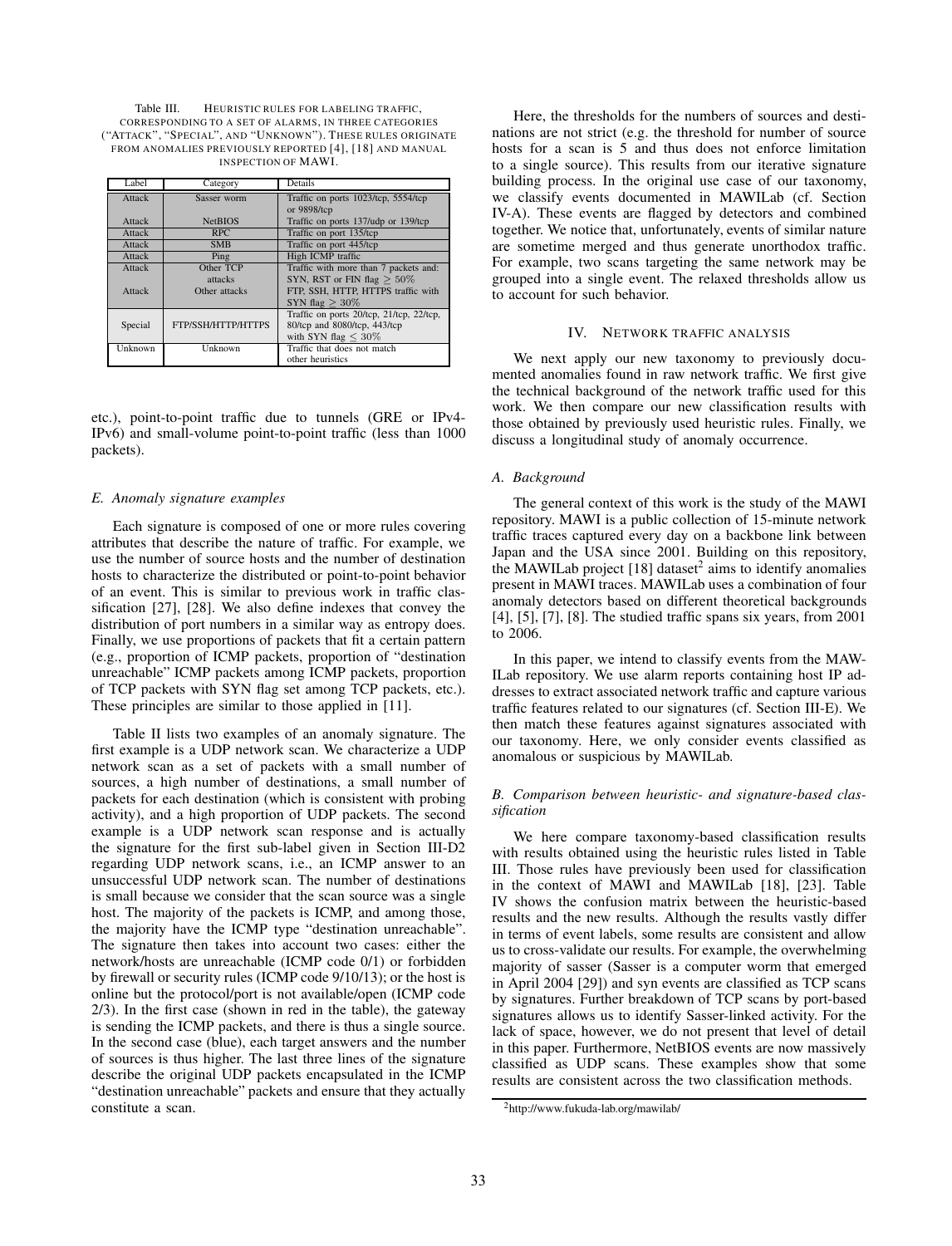Table IV. CONFUS ION MATRIX BETWEEN HEURISTIC-RULES AND TAXONOMY-BASED RESULTS. BOLD NUMBERS INDICATE INTERESTING OVERLAPS BETWEEN EVENTS OBTAINED HEURISTICALLY AND NEW EVENTS EXTRACTED BY SIGNATURES.

| Taxonomy<br>Heuristic | network<br>scan<br>TCP | network<br>scan<br><b>ICMP</b> | network<br>scan<br><b>UDP</b> | distributed<br>network<br>scan | network<br>scan<br>response | port<br>scan   | denial<br>of<br>service | heavy<br>hitter | point<br>multipoint | normal<br>other | unknown | total  |
|-----------------------|------------------------|--------------------------------|-------------------------------|--------------------------------|-----------------------------|----------------|-------------------------|-----------------|---------------------|-----------------|---------|--------|
| sasser                | 46254                  | $\Omega$                       | $\Omega$                      | 216                            | 566                         | $\Omega$       | 4                       | $\mathbf{5}$    | 203                 | 3               | 104     | 47355  |
| syn                   | 17521                  | $\Omega$                       | $\Omega$                      | 3                              | 4                           | 117            | 964                     | 143             | 1659                | 172             | 452     | 21035  |
| rst                   |                        | $\Omega$                       | $\mathbf{0}$                  | $\Omega$                       | 380                         | $\overline{4}$ | $\Omega$                | 162             | 887                 | 193             | 124     | 1750   |
| fin                   | 86                     | $\Omega$                       | $\mathbf{0}$                  | $\Omega$                       | $\Omega$                    | 5              | $\Omega$                | 8               | 43                  | 8               | 4       | 154    |
| ping flood            |                        | 2868                           | $\Omega$                      | $\Omega$                       | 5129                        | $\Omega$       | 244                     |                 | $\overline{2}$      | 2816            | 439     | 11503  |
| netbios               |                        |                                | 20433                         | $\Omega$                       |                             | $\Omega$       | $\Omega$                | 51              | 406                 | 36              | 328     | 21264  |
| rpc                   | $\Omega$               |                                |                               | $\Omega$                       | $\Omega$                    | $\Omega$       | $\Omega$                |                 | 6                   |                 |         | 22     |
| smb                   | 14                     |                                |                               | $\Omega$                       | $\Omega$                    | $\Omega$       | $\Omega$                | 13              | 46                  | 12              | 10      | 95     |
| attack_protocol       |                        |                                | $\Omega$                      | $\Omega$                       | $\Omega$                    | $\Omega$       | $\Omega$                | 120             | 183                 | 141             | 77      | 522    |
| <b>FTP</b>            |                        |                                | $\mathbf{0}$                  | $\Omega$                       |                             | $\Omega$       | $\Omega$                | 289             | 301                 | 317             | 35      | 945    |
| <b>SSH</b>            |                        |                                |                               | $\Omega$                       | $\Omega$                    | $\Omega$       | $\Omega$                | 82              | 207                 | 59              | 8       | 363    |
| <b>HTTP</b>           | 104                    |                                |                               | $\Omega$                       |                             | 388            | $\Omega$                | 12885           | 26556               | 10627           | 12610   | 63180  |
| <b>HTTPS</b>          |                        | $\mathbf{0}$                   | $\Omega$                      | $\theta$                       | $\Omega$                    | $\Omega$       | $\Omega$                | 270             | 367                 | 194             | 103     | 936    |
| unknown               | 213                    | 0                              | 7243                          | $\Omega$                       | 2881                        | 413            | 13                      | 5576            | 15353               | 3207            | 6735    | 41634  |
| total                 | 64207                  | 2869                           | 27695                         | 219                            | 8965                        | 927            | 1225                    | 19610           | 46219               | 17786           | 21036   | 210758 |



Figure 2. Events occurrence (a,b) and packet number (c,d) from the MAWILab repository detected by heuristic rules (cf. Table IV) (a,c) and the newly created taxonomy (b,d).

The advanced taxonomy-linked signatures also allow a precise breakdown of events classified heuristically. For example, almost half of the rst events obtained heuristically are now classified as network scan responses, representing 4%

of all such responses. Likewise, detailed analysis of ICMP traffic shows that ping flood events constitute almost all new ICMP scans and 57% of network scan responses. The new signatures can also extract many new event types for events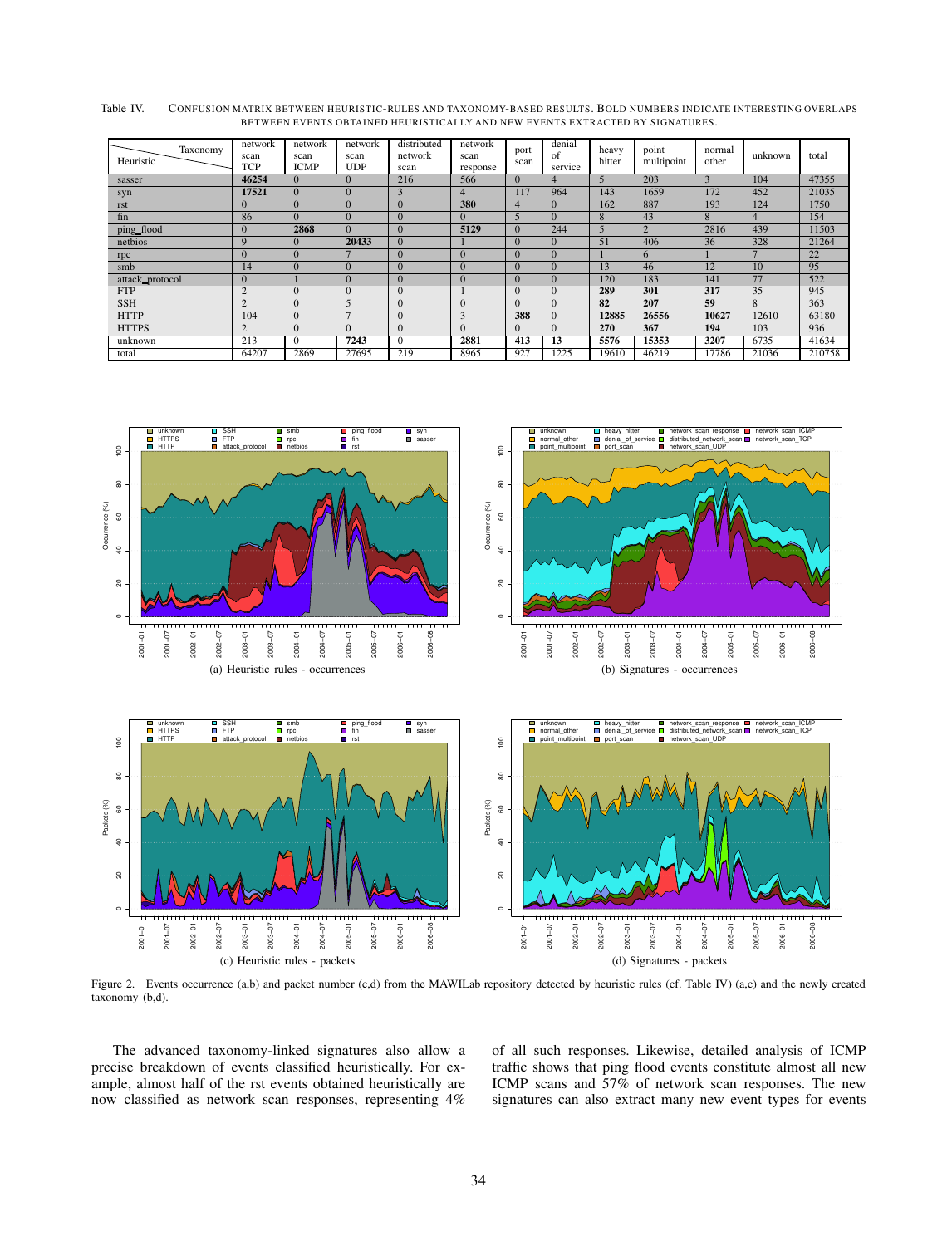whose nature was previously unknown. These newly extracted events account for 26% of all UDP network scans, 32% of all network scan responses, and 45% of all port scans. On a more general note, FTP, SSH, HTTP, and HTTPS heuristic labels are now largely classified in the categories of heavy hitter (69% of all heavy hitters), point-multipoint (59% of all point-multipoints events), and other (63% of all other).

Regarding unknown events, the heuristic rules cannot classify 20% of all such occurrences. The taxonomy-linked signatures exhibit better results by reducing the proportion of unknowns to 10% of all events. In other words, our signatures give 10 percentage points fewer unknown events than with the heuristic rules. On a side note, we observe that unknown events typically exhibit multiple sources and destinations.

It is also important to note that the signatures use a more conservative threshold than do the heuristic rules. For example, in our taxonomy the threshold for the proportion of SYN packets among TCP packets is 80% for all SYN-related signatures. This threshold is greater than any threshold used in the heuristic rules (cf. Table III). The fact that signatures give better results even with using more conservative thresholds further demonstrates the improved performances of this approach in relation to heuristic rules.

# *C. Longitudinal comparison between heuristic- and signaturebased classification*

We now discuss a longitudinal study of anomaly occurrences over six years, from 2001 to 2006, as shown in Figure 2 in terms of the proportions of both occurrences and packets. We only cover six years because of page limitations and also because these years are well known [18]. We intend to study the remaining years, from 2007 and onward, in future works. In the heuristic-based rules, sasser events represent communication on known Sasser backdoors. Sasser's main activity spans from May 2004 to June 2005 in Figure 2a. This event surge is also visible in Figure 2b as a surge of TCP scans in May 2004. As explained in the previous Section IV-B, TCP scans in the new taxonomy are actually composed of sasser and syn events obtained heuristically. This is consistent with what Figure 2 shows. This surge of scans is also visible in the packet-related figures (2c and 2d). It is interesting to note that a very small number of distributed scans account for a significant quantity of probing packets at the end of 2004: 27% in August, 29% in September, 13% in November, and 25% in December.

Regarding ping flood events found heuristically, there is a surge that starts in September 2003 and lasts until December 2003. This rise is also visible in Figures 2b and 2d. The new classification approach, however, allows us to understand that this rise is actually linked to ICMP network scans. This breakdown of ping flood events is very interesting because it allows us to understand the actual nature of a particular surge whose nature was hidden.

Another new result obtained through taxonomy-based classification (already listed in Table IV) is the breakdown of traffic heuristically labeled as "special". Figure 2 clearly shows that the new signatures separate FTP/SSH/HTTP/HTTPS events into (in decreasing proportion): point-multipoint events, heavy

hitter and other events (which, in fact, are mainly "light hitters", i.e., point-to-point traffic of less than 1000 packets).

Finally, the taxonomy-based classification also generate fewer "unknown" events across the six analyzed years, as compared to the heuristic-based classification.

#### V. DISCUSSIONS AND FUTURE WORK

Although we intend the taxonomy to be exhaustive, this is a complicated task. Our advanced signatures leverage communication patterns and header information analysis to provide detailed insights into the nature of events. These insights are impossible to acquire through simple analysis using heuristic rules based on flags or protocol use. The new anomaly signatures thus provide better coverage than that of the previously used heuristic rules and the existing state-of-the-art. We know that taxonomy building always remains a work in progress. We will thus continue to follow our iterative process in order to adapt our taxonomy to events detected in more recent years. For example, we intend to add signatures for DNS and NTP reflection attacks since several high-profile attacks of this type happened in 2013 and 2014.

In this paper, we consider traffic captured at a single point. We thus cannot find network-wide anomalies, as Lakhina et al. [9] proceed for gaps, failures, or routing changes. URCA [12] showed, however, that by analyzing consecutive time windows with volume-based metrics it is possible to find outage and routing changes. Our current detection of outages (both host and network) relies on analysis of ICMP packets of the "destination unreachable" type. One possible improvement in our method would be to perform a similar kind of time-based analysis and correlate the results with ICMP traffic analysis.

#### VI. CONCLUSION

We propose a new taxonomy for accurate classification of network anomaly in backbone traffic. Our taxonomy supersedes existing anomaly classification work. We also define a set of taxonomy-associated signatures, which rely on traffic features to correctly classify anomalous network events.

We apply our taxonomy over six years of events obtained by state-of-the-art detectors in the MAWI repository. Our results are consistent with previous classification done through simple heuristic rules, but we also provide a deeper understanding of several previous event types. For example, some RST events are actually network scan responses, and the majority of ICMP events are actually network scans and network scan responses. Moreover, some previously unknown events are now classified as UDP network scans, network scan responses, and port scans. We also show that the new taxonomy reduces the proportion of unknown events from 20 to 10% of all events.

Reproducibility and comparison of results are paramount to scientific progress. We thus make our taxonomy available to researchers [30], and we intend to release an associated classification tool. We welcome any feedback or suggestions.

# ACKNOWLEDGMENTS

This research has been supported by the Strategic International Collaborative R&D Promotion Project, of the Ministry